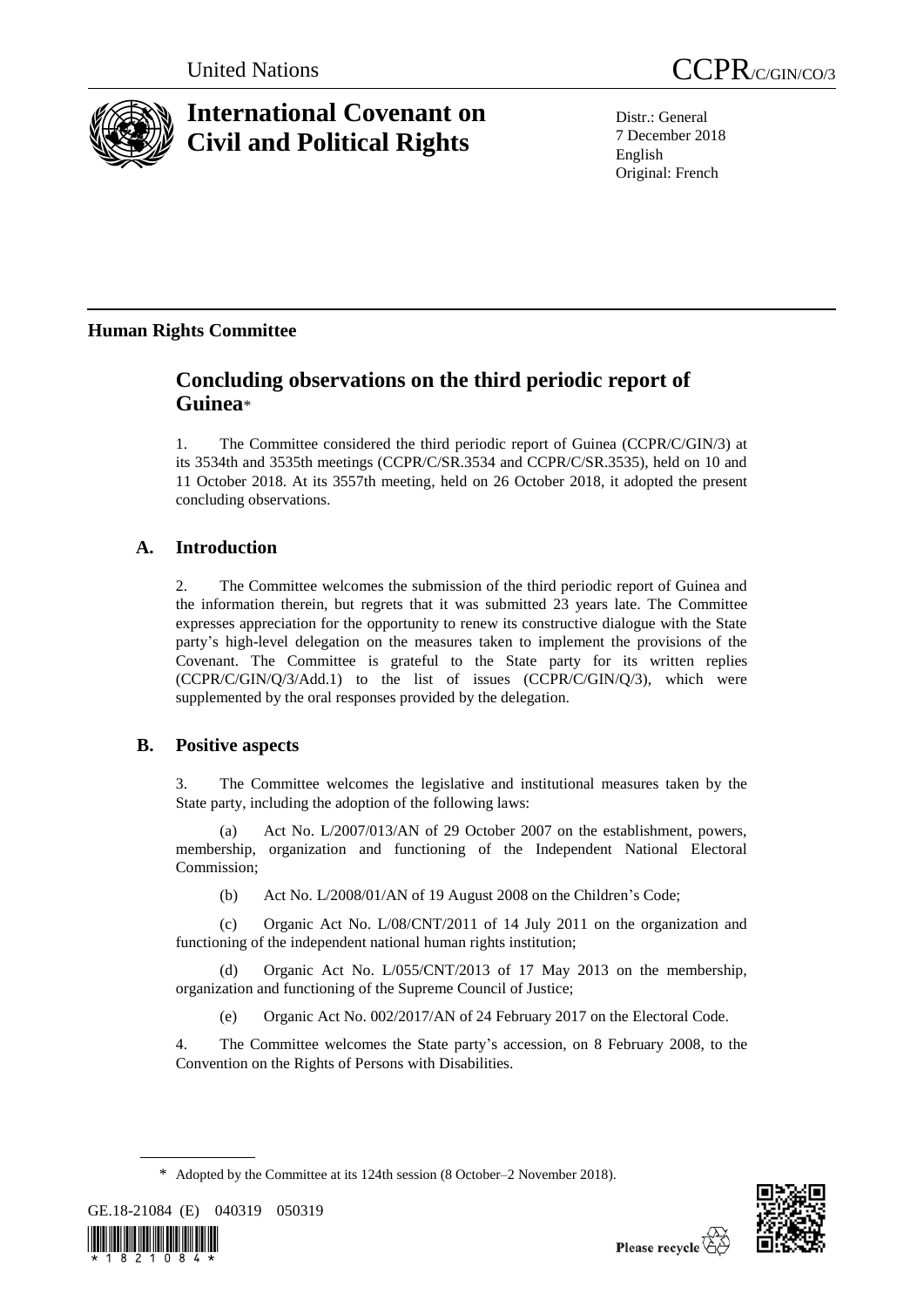## **C. Principal subjects of concern and recommendations**

## **Implementation and applicability of the Covenant in the domestic legal system and in the territory of the State party**

5. The Committee notes that, under article 151 of the Constitution, treaties have an authority superior to that of laws, and the provisions of the Covenant are an integral part of domestic law. It regrets, however, that in practice the provisions of the Covenant are rarely invoked before or applied by the courts (art. 2).

## 6. **The State party should continue its efforts to raise awareness of the Covenant among judges, lawyers and prosecutors in order to ensure that the Covenant's provisions are taken into account before and by the national courts.**

7. The Committee takes note of the delegation's explanations regarding the influence of traditional and customary norms in Guinean society. However, it is concerned at the information indicating that positive law is not applied throughout the territory of the State party. Particularly troubling is the fact that, as the pre-eminent law in the vast majority of the State party is customary law, some provisions of which are inconsistent with the Covenant, the rights set forth in the Covenant are in practice inaccessible to much of the population (art. 2).

8. **In accordance with the Committee's general comment No. 31 (2004) on the nature of the general legal obligation imposed on States parties to the Covenant, the State party should ensure to all individuals within its territory the rights recognized in the Covenant and should take all possible steps to ensure that traditional and customary norms are consistently harmonized and made compatible with the Covenant. It should also ensure that traditional authorities receive training on the primacy of the Covenant's provisions and of positive law over customary law.**

### **Independent national human rights institution**

9. While welcoming the establishment of the independent national human rights institution pursuant to the Organic Act of 14 July 2011, the Committee remains concerned about the fact that the institution does not have the material resources necessary for its effective functioning and the fulfilment of its mandate. The Committee is also concerned at reports that the institution's work has little visibility and there is little awareness of its existence among the general public (art. 2).

10. **The State party should provide the independent national human rights institution with a sufficient budget and enough trained permanent staff to enable it to discharge its mandate in full, in accordance with the principles relating to the status of national institutions for the promotion and protection of human rights (the Paris Principles). It should also consider applying for accreditation with the Sub-Committee of the Global Alliance of National Human Rights Institutions and should take all possible steps to enhance the visibility of the institution's mandate and activities among the general public.** 

### **Combating corruption**

11. The Committee takes note of the adoption of the Anti-Corruption Act of 7 July 2017; the inclusion, in the 2013 Mining Code, of the principle of transparency in the granting of mining concessions; and the establishment, in 2004, of the National Agency for Combating Corruption and Promoting Good Governance. However, it notes with concern that corruption in the State party remains a systemic phenomenon that has the effect of weakening the rule of law and leading to violations of Covenant provisions. Particularly regrettable are reports that: (a) corruption is commonplace in the State party's public services; (b) there are no implementing regulations for the Act of 7 July 2017; and (c) the National Agency for Combating Corruption and Promoting Good Governance lacks resources. The Committee notes with regret that there have been few investigations, prosecutions and convictions in relation to anti-corruption efforts, despite the introduction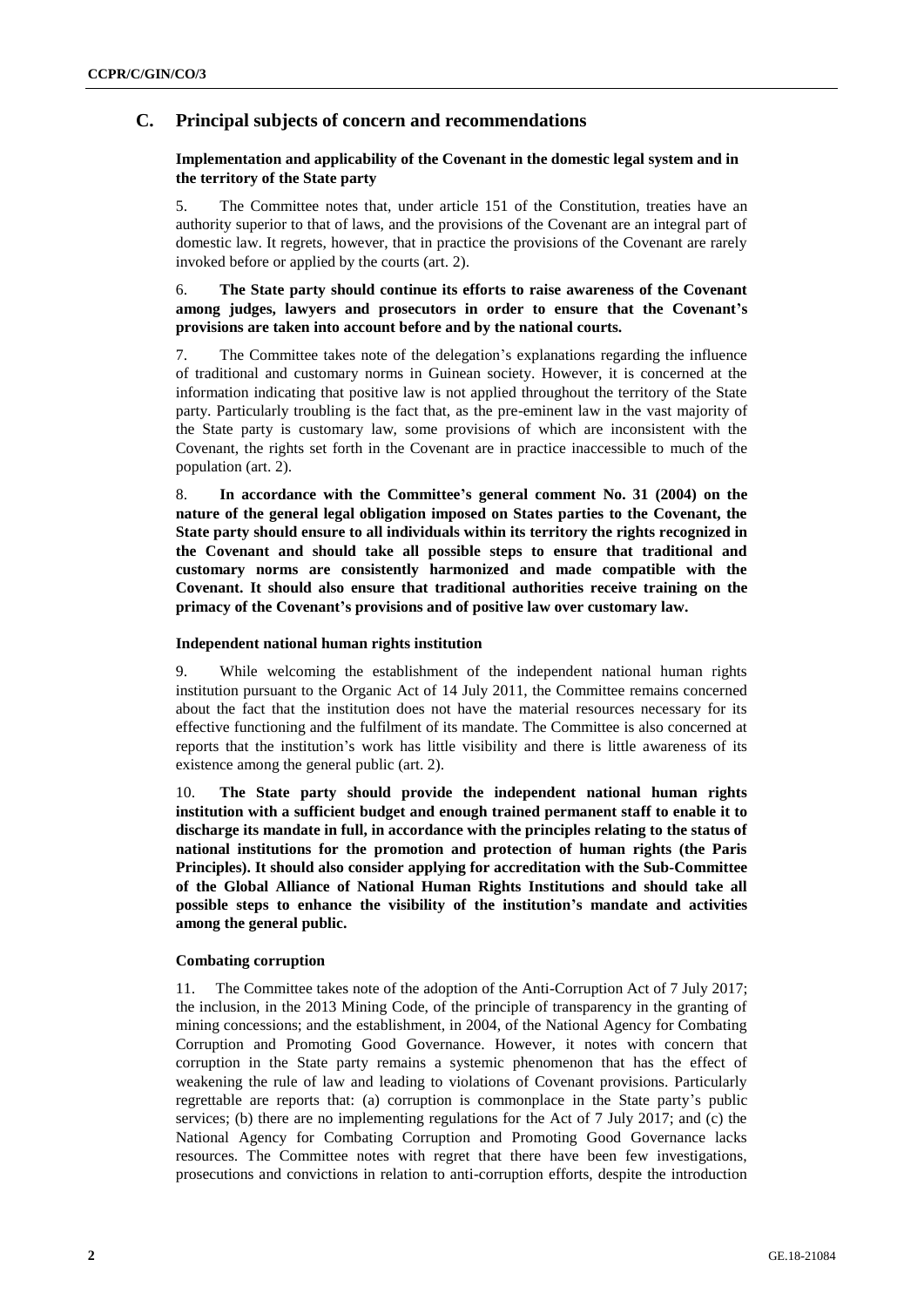of a broader definition and more severe penalties in the amended Criminal Code of 2016 (arts. 2, 14 and 25).

12. **The State party should: (a) step up its efforts to combat corruption and the impunity associated with it, including through the adoption of implementing regulations for the Act of 7 July 2017; (b) ensure that the National Agency for Combating Corruption and Promoting Good Governance is a fully independent and effective anti-corruption body; (c) establish a robust policy for dealing with corruption in public services, including preventive and remedial measures; and (d) ensure that acts of corruption are investigated and that those responsible, including officials at the highest level of government in the State party, are tried before the courts in proceedings in which the fundamental safeguards established in article 14 of the Covenant are respected.** 

#### **State of emergency**

13. The Committee expresses concern at credible reports of non-compliance with the safeguards provided for in article 4 of the Covenant during the states of siege and emergency declared in 2007, 2010 and 2014 and regrets the lack of measures to protect certain rights that cannot be derogated from, in particular the right to life. The Committee is also concerned about allegations of disproportionate restrictions on the freedoms of expression and peaceful assembly when states of siege or emergency are declared (arts. 4, 6, 19 and 21).

14. **The State party should take all necessary steps to ensure that its legislation on states of siege and emergency and the implementation of such legislation are fully compatible with article 4 of the Covenant.**

#### **Past human rights violations, combating impunity and promoting national reconciliation**

15. The Committee expresses concern about the serious human rights violations that have been committed, in particular those that took place in January and February 2007, September 2009, August 2012, July 2013 and September 2014. It notes with regret the slow progress of investigations and the small number of prosecutions initiated and penalties imposed, as this has fostered a climate of de facto impunity, particularly in relation to the events that took place on 28 September 2009 in the stadium in Conakry. In this connection, it takes note of the conclusion of the judicial investigation, the establishment of a steering committee in April 2018 for the organization of the trial and the State party's cooperation with the International Criminal Court with regard to the preliminary examination of the facts. However, it regrets the long delay in starting the trial and is deeply concerned at reports that several of the individuals involved in these events continue to occupy important decision-making positions. In particular, the Committee regrets that: (a) to date, none of the victims or members of their families have received reparations for the violations committed; and (b) the State party has not provided any information on measures taken to clarify the fate of victims of enforced disappearance, to locate mass graves or to exhume the remains of the victims. Lastly, the Committee takes note of the draft bill on the creation of a truth, justice and reconciliation commission, but regrets that the commission has not yet been established (arts. 2, 6, 7 and 16).

16. **The State party should: (a) take immediate steps to expedite the conduct of investigations and trials and the imposition of penalties in relation to past human rights violations, in particular those that took place on 28 September 2009; (b) ensure that all persons suspected of serious violations, including members of the Government, are suspended from their duties for the duration of the investigations and trials; (c) see to it that all victims and members of their families receive full reparation for the violations suffered; (d) ensure that the families of victims of disappearance or execution have access to the truth, in particular by arranging for the exhumation of mass graves and the identification of remains by scientific means; and (e) take steps to establish the truth, justice and reconciliation commission as soon as possible and ensure that it has sufficient resources to discharge its mandate effectively.**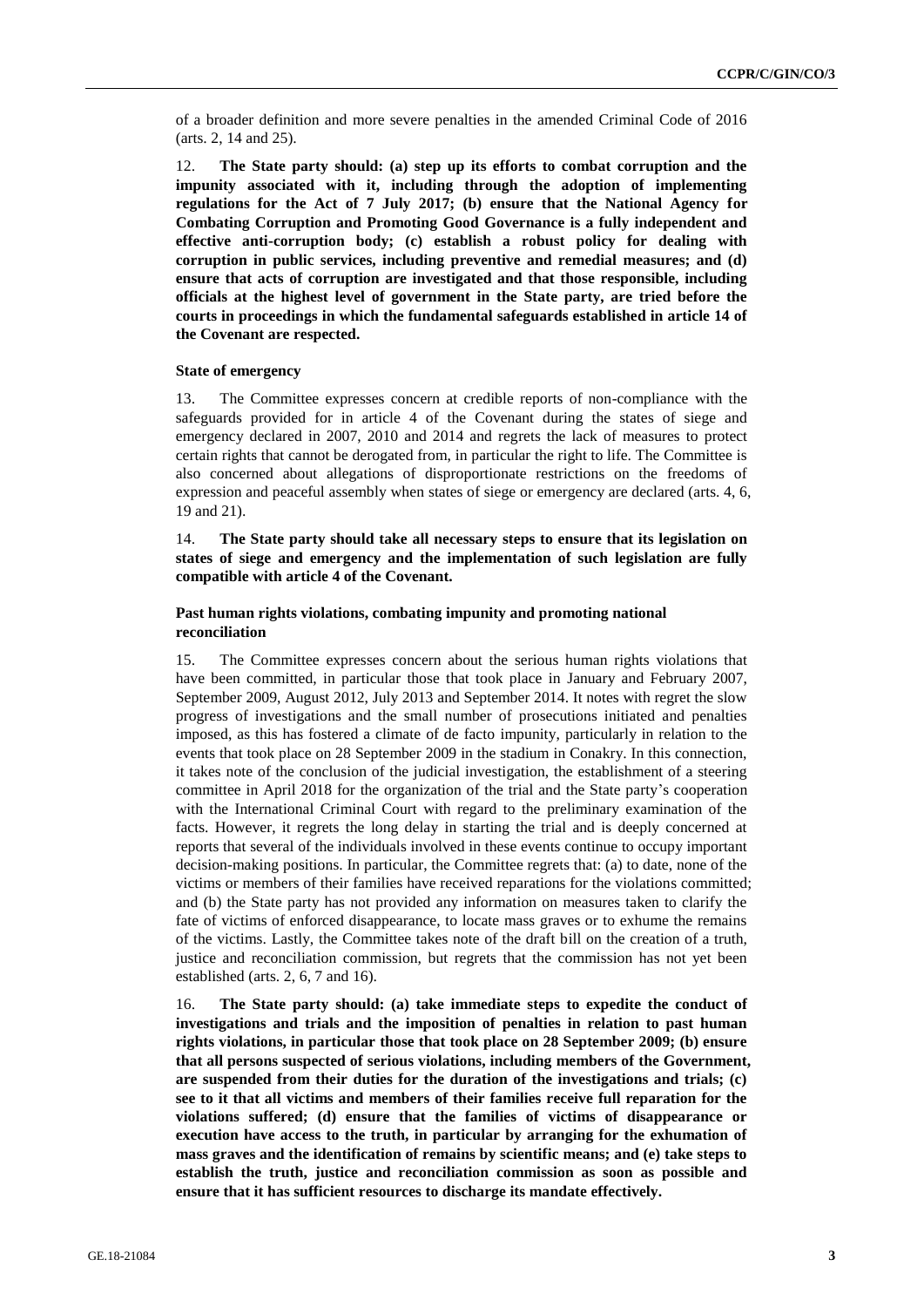#### **Combating discrimination**

17. The Committee notes that discrimination is defined and criminalized in articles 313 et seq. of the new Criminal Code. However, it regrets that, despite the new legal framework, no complaints of discrimination have been filed to date and the State party has provided no information on any effective civil or administrative remedies provided to victims. It regrets in particular that article 274 of the Criminal Code, which criminalizes individuals' conduct on account of their sexual orientation, has been retained, and underscores the discriminatory nature of provisions of this kind. It is also concerned about acts of discrimination, stigmatization and violence against persons with albinism and persons living with HIV/AIDS and about the fact that little has been done to ensure that persons with disabilities are not discriminated against in practice (arts. 2 and 26).

18. **The State party should take all necessary measures to: (a) ensure that all victims of discrimination have knowledge of and access to effective civil and administrative remedies and that they receive reparations; (b) begin a process aimed at the repeal of article 274 of the Criminal Code; (c) effectively protect persons with albinism and persons living with HIV/AIDS and safeguard their fundamental rights, while ensuring that all cases of discrimination are duly examined, that all cases of violence are systematically investigated, that the perpetrators are brought to justice and convicted and that adequate compensation is provided to the victims; and (d) adopt a legal framework with specific, mandatory targets concerning the accessibility of services to persons with disabilities.**

#### **Gender discrimination and gender equality**

19. The Committee notes the information that the Constitutional Court has declared that the 30-per-cent quota for women candidates on each list for legislative and commune-level elections, which was established by the law of 24 February 2017, is unconstitutional. The Committee is concerned that the rejection of this measure, in addition to the prevalence of gender stereotypes in society, will result in the further deterioration of women's low level of representation in political and public life, including at the highest levels of government and in the judicial system. It regrets that the State party has not provided any statistics in this regard (arts. 3, 25 and 26).

20. **The State party should take all necessary steps to ensure that women are not discriminated against in law or in practice and to increase women's participation in public life and representation at the highest levels of government and in the judicial system. It should also strengthen measures to raise public awareness with a view to combating gender stereotypes in the family and in society.**

21. The Committee notes with concern that discrimination against women persists in the area of family law, particularly with regard to inheritance, choice of residence, custody of children, freedom to work, repudiation, adultery and polygamy. While noting that many objections to the draft new Civil Code have been raised, particularly with regard to the prohibition of polygamy, which is already prohibited by law but is widely practised in the State party, the Committee regrets that the adoption of the Code has been delayed since 2002 (arts. 3, 17 and 26).

22. **The State party should continue its efforts towards the adoption, as soon as possible, of a new Civil Code abolishing all provisions that discriminate against women in matters relating to family law. It should in particular ensure that the prohibition of polygamy is maintained in the draft and adopted by the legislature; in the meantime, it should take all necessary measures to raise public awareness of the discriminatory nature of this practice.**

#### **Violence against women and practices harmful to women**

23. The Committee welcomes the State party's efforts to prevent and end violence against women, but remains concerned at the fact that such violence is widespread and widely accepted, and regrets that the new Criminal Code of 2016 does not criminalize marital rape. It also expresses deep concern about the prevalence and persistence of practices that are harmful to women, in particular forced marriage, early marriage and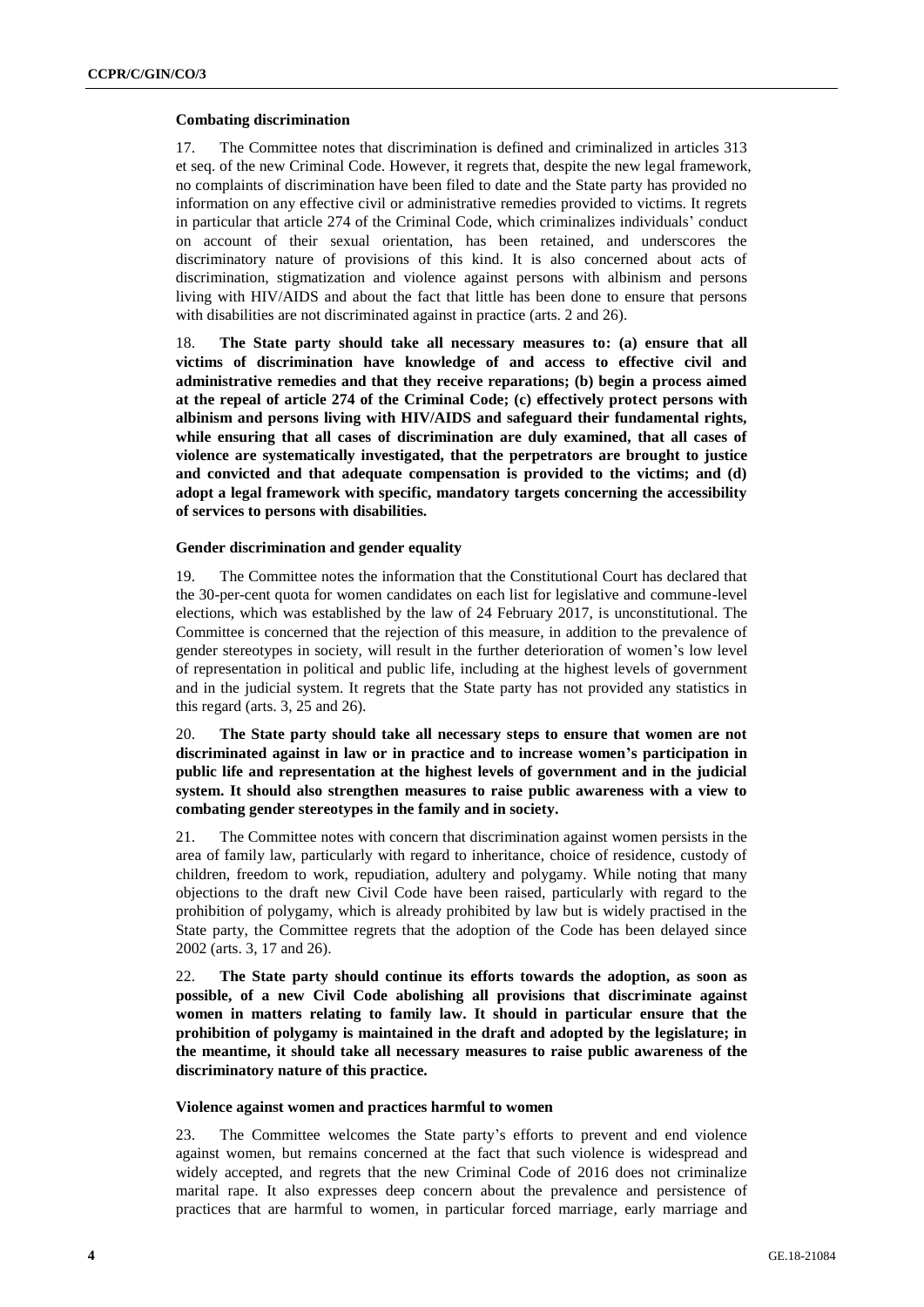female genital mutilation. The Committee is particularly concerned at reports that, despite the introduction of a ban on such practices in the new Criminal Code, very few investigations and prosecutions have been undertaken, and such penalties as have been imposed have been extremely lenient (arts. 3, 7, 17, 23 and 26).

24. **The State party should: (a) pursue its efforts to prevent and combat all forms of violence against women, including by criminalizing marital rape; (b) pursue its efforts to prevent and combat the practices of forced marriage, early marriage and female genital mutilation; and (c) see to it that all cases involving practices harmful to women are thoroughly investigated, that those suspected of responsibility for such acts are prosecuted and, if found guilty, sentenced to appropriate penalties, and that victims receive reparation.** 

#### **Voluntary termination of pregnancy and maternal mortality**

25. The Committee expresses concern about the continued high rates of maternal and child mortality in the State party and is particularly troubled by the fact that unsafe abortion is a major cause of maternal mortality. The Committee is concerned to note that, owing to social stigma and lack of information and the fact that, under article 265 of the Criminal Code, access to legal abortion is subject to onerous conditions, namely authorization by a panel of specialized physicians, in most cases women resort to unsafe abortions that endanger their life and health (arts. 3, 6, 7, 17 and 26).

26. **The State party should improve women's access to sexual and obstetric healthcare services in order to prevent and combat maternal mortality. It should amend its laws to guarantee safe, legal and effective access to abortion in cases where the life or health of the pregnant woman or girl is at risk or where carrying the pregnancy to term would cause her substantial pain or suffering, most notably where the pregnancy is the result of rape or incest or the fetus is not viable. The State party should also: (a) prevent the stigmatization of women and girls seeking to obtain an abortion and ensure that criminal sanctions are not applied against them or against medical service providers assisting them in doing so; and (b) ensure access for women and men and, especially, girls and boys to quality and evidence-based information and education about sexual and reproductive health and to a wide range of affordable contraceptive methods.**

#### **Death penalty**

27. The Committee welcomes the removal of the death penalty from the new Criminal Code of 2016 and the new Code of Military Justice of 2017. However, it regrets that persons who were sentenced to death prior to these legislative changes have not yet had their sentences commuted (art. 6).

28. **The State party should take all necessary measures to ensure that the sentences of persons who remain under sentence of death are commuted without delay and to begin the process of accession to the Second Optional Protocol to the Covenant, aiming at the abolition of the death penalty.**

#### **Mob justice**

29. The Committee expresses concern about mob justice and lynchings. It regrets that there have been very few investigations, prosecutions and convictions of persons responsible for such acts (arts. 2, 6 and 7).

30. **The State party should take all necessary measures to eliminate practices involving mob justice and lynchings and should ensure that the alleged perpetrators are investigated and prosecuted and, if found guilty, sentenced to appropriate penalties.**

#### **Excessive use of force and conduct of law enforcement officers**

31. The Committee welcomes Act No. L/2015/009/AN of 4 June 2015 on the maintenance of public order, which requires the use of non-lethal weapons for law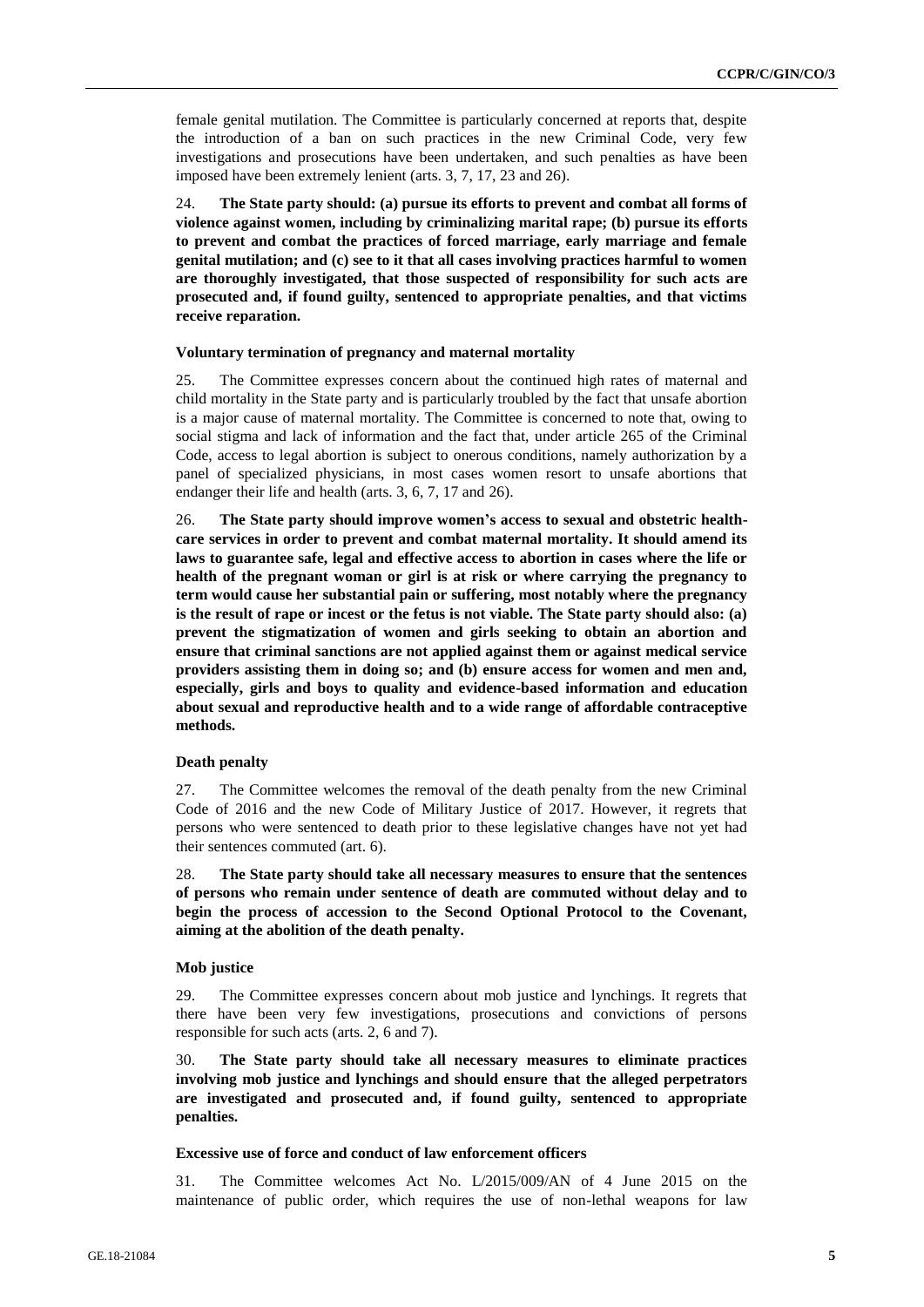enforcement and allows firearms to be used only in self-defence and in cases of compelling need. However, the Committee remains concerned about credible reports, confirmed by the delegation, that excessive force is often used by law enforcement officers, especially during demonstrations, and has resulted in deaths and injuries. It is deeply concerned to note that such officers are rarely, if ever, prosecuted for such acts and that this has created a climate of de facto impunity. The Committee also expresses concern at reports of looting and vandalism perpetrated by law enforcement officers in private homes during searches (arts. 6, 7, 9, 17 and 21).

32. **The State party should: (a) ensure that its law enforcement officers strictly abide by the provisions of the law of 4 June 2015, inter alia by stepping up training on the use of force and raising the awareness of judges, prosecutors and lawyers in this regard; (b) ensure that all cases of excessive use of force are independently investigated and that the perpetrators are prosecuted and sentenced to penalties commensurate with the seriousness of their acts, and that reparations are provided to the victims; and (c) ensure that law enforcement officers adhere strictly to the provisions of the Code of Criminal Procedure governing the conduct of searches and that any officers who fail to do so do not go unpunished.** 

#### **Torture and cruel, inhuman or degrading treatment**

33. The Committee welcomes the revision of the Criminal Code to introduce a definition of torture and to criminalize it as a separate offence. It regrets, however, that under article 232 (2) of the Code, a number of acts that constitute torture, such as electric shocks or burns, are categorized as cruel and inhuman treatment, for which the range of penalties is not specified. It is also concerned to note that, while torture is no longer used in prisons, it is still frequently practised, in particular, in police custody centres in order to extract confessions or information (arts. 7 and 9).

34. **The State party should: (a) update its legislative framework to ensure that the acts described in article 232 (2) of the Criminal Code are categorized as torture and are subject to specific penalties that are commensurate with the seriousness of such acts; (b) ensure that all suspected cases of torture or ill-treatment are thoroughly investigated and that the alleged perpetrators are prosecuted and, if found guilty, sentenced to appropriate penalties, and that the victims receive reparations; and (c) establish a national mechanism for the prevention of torture and an independent mechanism to investigate all allegations of torture or cruel, inhuman or degrading treatment.**

#### **Prison conditions**

35. The Committee is concerned about reports that prisons are overcrowded, in part because of the large number of detainees awaiting trial, and that the conditions of detention are extremely harsh, particularly with regard to access to food, sanitation and health care. The Committee is concerned to note that some prisons do not separate adults from juveniles or accused persons from convicted ones (arts. 7, 9 and 10).

36. **The State party should: (a) step up its efforts to improve the living conditions and treatment of prisoners; (b) intensify measures to address prison overcrowding, in keeping with the United Nations Standard Minimum Rules for the Treatment of Prisoners (the Nelson Mandela Rules); and (c) take the necessary steps to separate prisoners according to age, sex and detention regime.**

### **Pretrial detention**

37. The Committee takes note of the establishment, in 2016, of a monitoring commission on pretrial detention. However, it remains concerned at reports that pretrial detention is routinely used by investigating judges; that the number of persons in pretrial detention is thus very large, accounting for some 60 to 80 per cent of the prison population; and that some individuals have been held in pretrial detention for periods in excess of 10 years. It regrets the lack of information on the number of persons, if any, who have had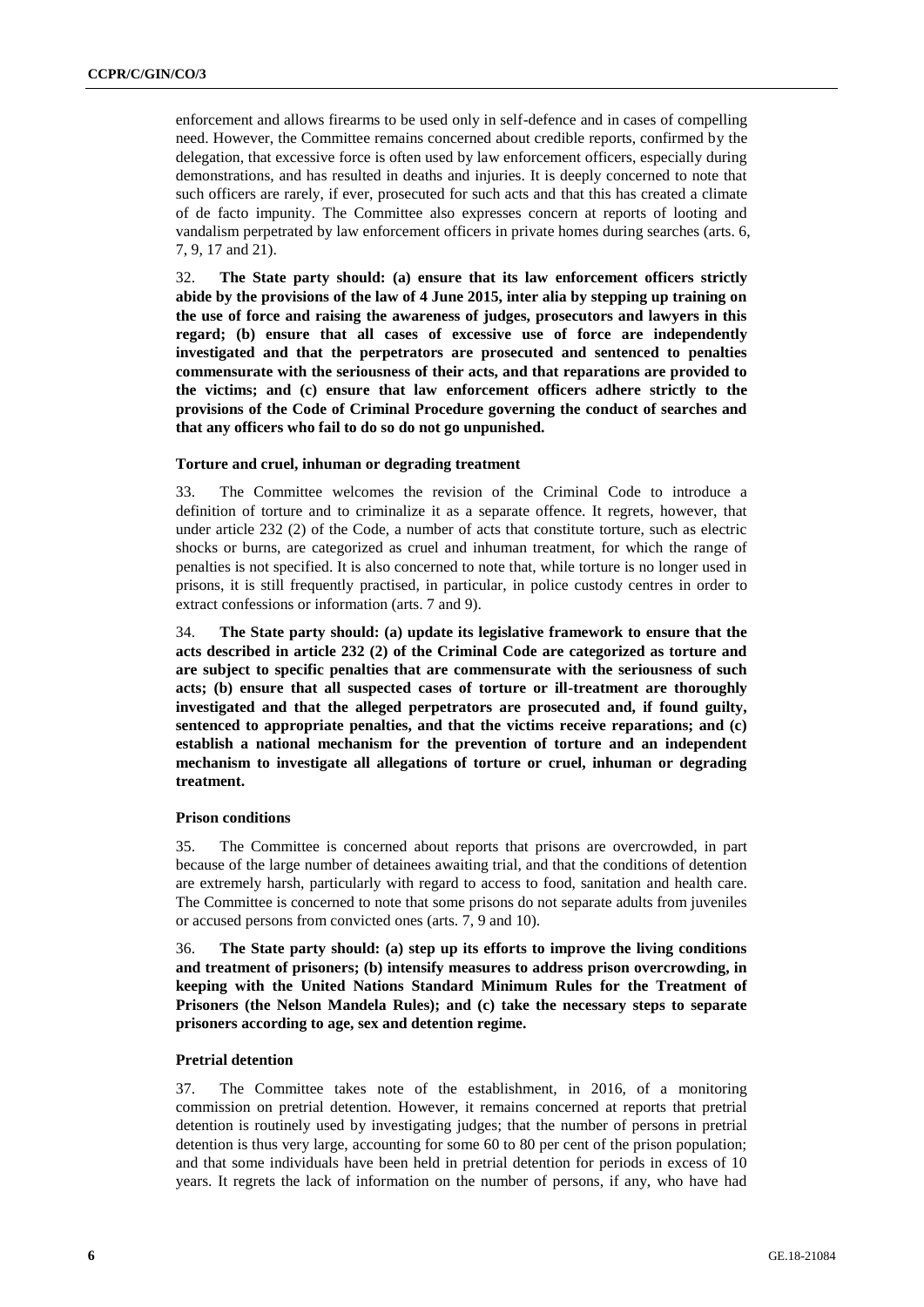their period of custody shortened or have been released as a result of intervention by the monitoring commission on pretrial detention (arts. 7 and 9).

38. **The State party should: (a) take all necessary measures to ensure that investigating judges use pretrial detention only in exceptional circumstances and to develop alternative, non-custodial measures; (b) strictly apply the provisions of the new Code of Criminal Procedure under which judges who keep accused persons in pretrial detention without extending expired warrants of committal are penalized; and (c) ensure that all persons who have been detained for long periods without trial are released and, where necessary, compensated.**

#### **Trafficking in persons and forced labour**

39. The Committee takes note of the establishment of the National Committee to Combat Human Trafficking and Similar Practices and the National Unit to Combat Human Trafficking. However, it is concerned about the fact that anti-trafficking measures are still sporadic and limited in practice. In particular, it regrets that there have been few complaints filed, investigations and prosecutions conducted and convictions handed down. The Committee also expresses concern about: (a) the situation of Guinean migrants who are still in Libya; (b) the situation of children, girls and women who are victims of domestic servitude and prostitution networks in foreign countries, especially in North Africa and the Middle East; and (c) reports that nearly half the children in the State party are working and that some of them are subjected to forced labour or forced begging (arts. 7, 8 and 24).

40. **The State party should: (a) strictly apply the national legal framework on trafficking in persons and ensure that anti-trafficking institutions have the necessary resources to discharge their mandate effectively; (b) ensure that suspected cases of trafficking in persons are investigated and that those responsible are prosecuted and sentenced to penalties that are commensurate with the seriousness of the offence and are effectively enforced; (c) take all possible measures to ensure the return and reintegration of Guinean migrants who have been subjected to exploitation and servitude in foreign countries; and (d) take all necessary measures to eliminate child labour, in particular forced labour, and ensure that those responsible for such acts are prosecuted to the full extent of the law and convicted.**

#### **Independence of the judiciary and administration of justice**

41. The Committee welcomes the State party's efforts in the area of judicial reform, in particular the law of 13 August 2015 on the organization of the judiciary and the priority action plan for judicial reform for the period 2015–2019. However, it remains concerned at the low percentage of the budget allocated to the Ministry of Justice and at the delays in the administration of justice, due in particular to a shortage of resources, staff and premises, that have given rise to widespread public mistrust of the justice system. It regrets that it has not received specific answers on measures to implement the decision to convert all magistrates' courts into courts of first instance or on the establishment of the High Court of Justice provided for in article 117 of the Constitution. It is also concerned at reports of corruption and a lack of independence in the judiciary (art. 14).

42. **The State party should: (a) increase the budget of the Ministry of Justice in order to address the significant delays in the administration of justice; (b) take all necessary measures to implement the decision to convert all magistrates' courts into courts of first instance; (c) make the High Court of Justice operational by promulgating the implementing regulations that determine its functioning; (d) enhance the independence of the judiciary, in particular by ensuring that judges and prosecutors are appointed on the basis of objective and transparent criteria and by strengthening the powers and independence of the Supreme Council of Justice; and (e) continue and intensify its efforts to eliminate corruption in the judiciary.**

#### **Freedom of expression and protection of journalists and human rights defenders**

43. The Committee is concerned to note that the State party's legislation still contains provisions that curb freedom of expression, in particular: (a) article 363 of the Criminal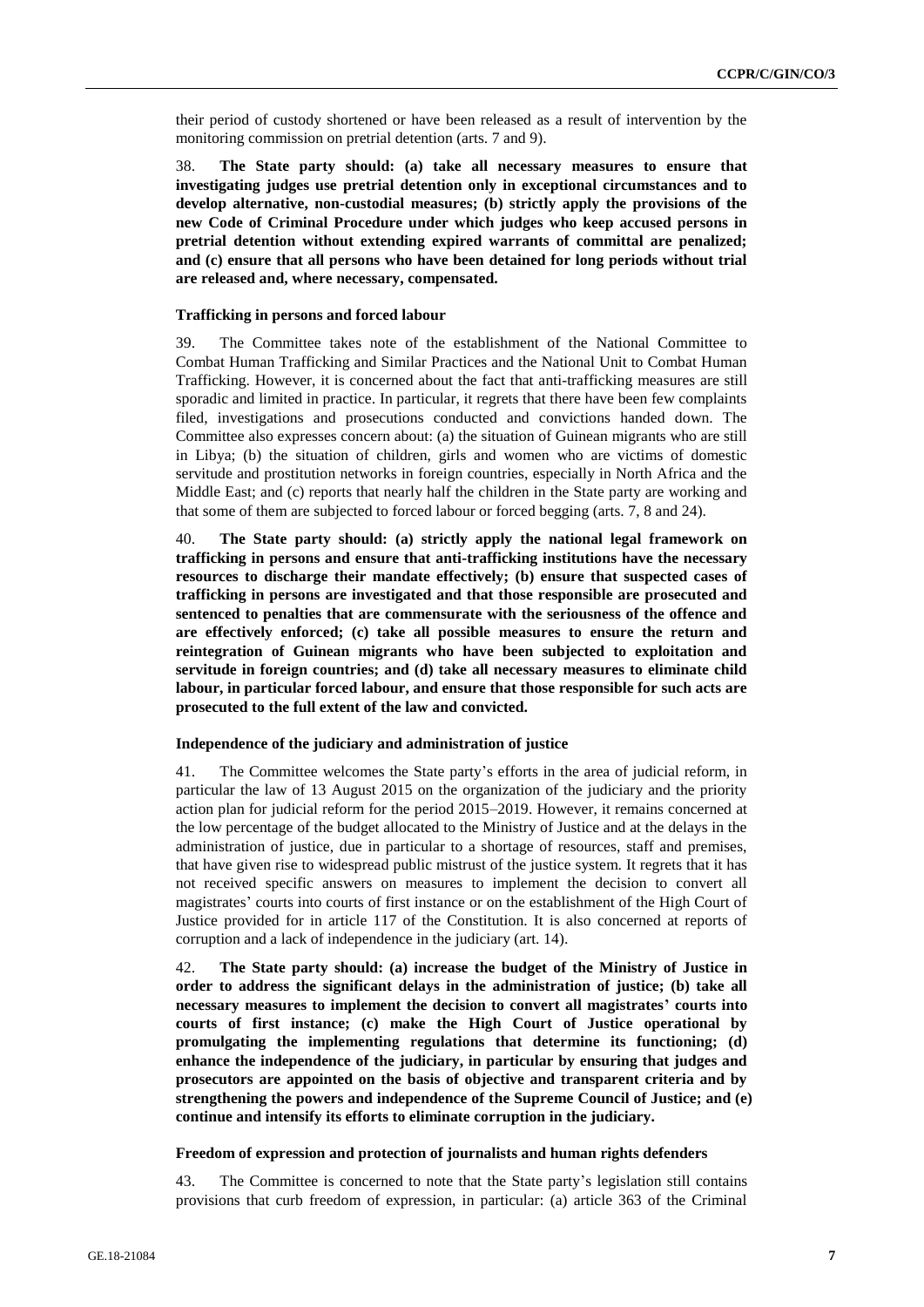Code, which criminalizes defamation of the civil service, public authorities, the army, and the courts and tribunals; and (b) article 31 of the Cybercrime Act of 28 July 2016, which criminalizes, on vague criteria, the production, dissemination and provision of data that may jeopardize public order or security. It is also concerned about allegations, confirmed by the delegation, of arbitrary closures and suspensions of private media outlets, suspensions of interactive programmes and arrests of journalists for spreading rumours about the President. Finally, it deplores the fact that human rights defenders are reported to have been threatened, detained and physically harmed (arts. 9, 7 and 19).

44. **In the light of the Committee's general comment No. 34 (2011) on the freedoms of opinion and expression, the State party should: (a) ensure that all provisions of its legislation are brought into conformity with article 19 of the Covenant and, in the meantime, ensure that no one is imprisoned for defamation; (b) ensure that any restrictions imposed on press and media activities are strictly in accordance with the provisions of article 19 (3) of the Covenant; and (c) take all necessary measures to ensure that human rights defenders are protected from threats and intimidation, in particular through the adoption of a specific and effective law for the protection of human rights defenders.**

#### **Freedoms of peaceful assembly and association**

45. The Committee expresses concern at reports that demonstrations, particularly by opposition parties, have been arbitrarily prohibited and that mass arrests have been carried out during demonstrations. Also regrettable is the fact that the provisions of the Associations Act of 4 July 2005 are not observed in practice, particularly with regard to the conditions imposed, without any legal basis, for the granting and renewal of permits for associations. Finally, the Committee expresses concern at reports of: (a) restrictive legal requirements for the establishment of trade unions and the organization of strikes; and (b) arrests of trade unionists during strikes (arts. 9, 19, 21 and 22).

46. **The State party should: (a) ensure that, with regard to peaceful demonstrations, all restrictions that are not strictly necessary and proportional within the meaning of article 21 of the Covenant are lifted; and (b) revise its legal framework in order to effectively protect the right to freedom of association, including the right to organize and the right to strike, and refrain in practice from any act of intimidation against trade union movements and members.**

#### **Guarantees of free and fair elections**

47. The Committee expresses concern at: (a) reports, confirmed by the delegation, of failure by administrative authorities to abide by their duty of impartiality and neutrality during elections in the State party's territory; and (b) reports that the local elections of February 2018 were followed by significant electoral violence in which some persons were killed and many were injured. In particular, in view of the upcoming elections, the Committee is concerned to note that the political agreement of 12 October 2016 has not yet been fully implemented (arts. 6, 7 and 25).

48. **The State party should: (a) take all necessary measures to ensure that administrative authorities abide by their duty of impartiality and neutrality during elections; (b) investigate, prosecute and convict those responsible for acts resulting in death or injury in connection with the violence surrounding the February 2018 elections and implement safeguards to ensure that such acts do not recur; (c) take all necessary measures to fully implement the political agreement of 12 October 2016 as soon as possible; and (d) take all necessary measures to ensure the effectiveness and full independence of the Independent National Electoral Commission.**

#### **Right of public participation in natural resource management**

49. The Committee takes note of the implementation of the local content policy and the transfer of 14 areas of competence from decentralized structures to local authorities. It regrets, however, that in practice the public's participation in decision-making processes